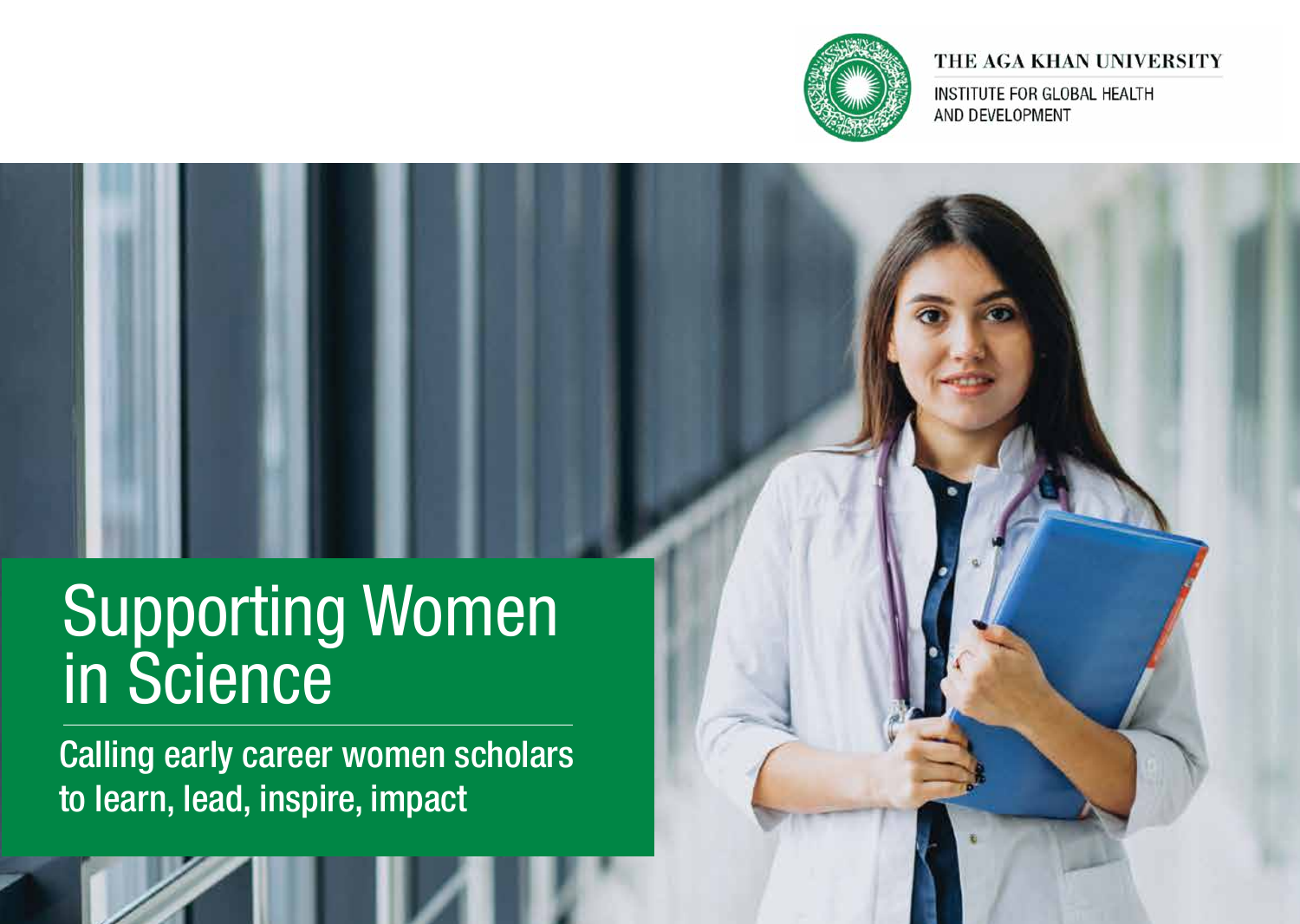## About the Project

'Supporting Women in Science' project aims to enhance future research capacity of early-career women researchers/practitioners and help reduce inequities. It will provide a platform to advance female scholarly leadership for tomorrow.

This innovative program at the Institute for Global Health & Development, Aga Khan University in partnership with the University of Oxford, will select early-career women scientists from South Central Asia and East Africa for mentorship, training, and career development. This four-year project is supported by a generous grant from Bill & Melinda Gates Foundation and consists of a structured program with the following steps:

- 1. Application to join the program and registration of candidates
- 2. Self-learning courses (including a core set of modules) over 6 months using online modules with built self-assessment and exit certificates
- 3. Application for Research Fellowship (distant learning) after qualifying the entry test with blended training at the University of Oxford and the Aga Khan University's campuses in Pakistan and East Africa under the mentorship of global experts
- 4. A fully funded research grant with capacity development and oversight of 12 months.

## **Objectives**

The objectives of the 'Supporting Women in Science' project are to enhance the research capacity and scholarly output of early-career female scientists, curtail the current substantial gender differentials and biases in research and scientific leadership, especially in the Low-& Middle-Income countries, and to prioritize capacity building in reproductive, maternal, fetal, and newborn health and nutrition sciences, climate change, and Sustainable Development Goals (SDGs).



# Areas of Focus

The key areas of focus would be:

- Sexual and reproductive health (SRH)
- Pregnancy, perinatal and newborn care
- Maternal and child nutrition challenges
- Optimizing child and adolescent growth and development
- Climate change and its impact on maternal, newborn, and child health
- Health and health-related SDGs implementation and monitoring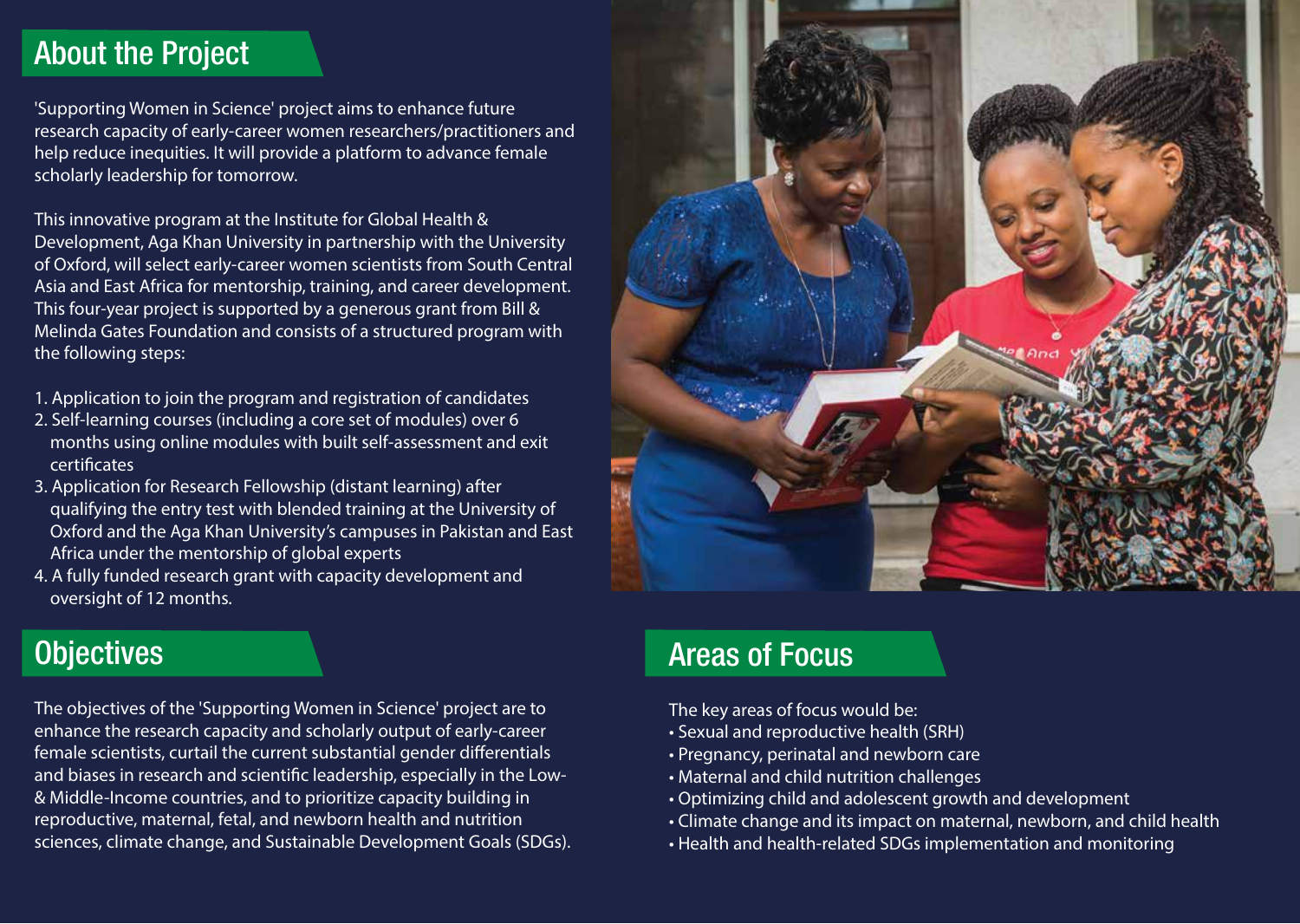## Overview of the Application Process

The programme will be delivered in phased approach:

#### I. Application call and selection

Early-career women faculty from the regions of South-Central Asia and East Africa with a commitment to pursue a research career in sexual reproductive health, feto-maternal medicine, perinatal and newborn health and nutrition, climate change, and SDGs will be asked to apply. A select group of women scientists/researchers and practitioners will be shortlisted for the self-learning training modules.

#### II. Evaluation through self-learning certified courses

Select candidates would be asked to take a set of online courses. Offered by the University of Oxford and the Aga Khan University, the course catalogue will comprise of mandatory and elective courses. Formal evaluation will be based on a combination of participatory analysis, followed by an InterSCALE membership certification of online learning.

### III. Fellowship with University of Oxford or Aga Khan University A panel of 15 InterSCALE fellows will be shortlisted based on the summative core course evaluation from the previous step. The selected candidates would be invited to a one-year 'distant-learning blended research fellowship' at University of Oxford or Aga Khan University (Karachi and Nairobi) with an assigned supervisor. The fellows would develop a research protocol for a grant of 12 months. All fellowship applicants would be required to provide a proof of clearance in an English proficiency online course available at AKU.

#### IV. Supervised, fully funded research project

InterSCALE fellows will be funded for supervised funded research project of 12 months with a named mentor.

#### V. Presentations at international conferences or select webinars These candidates would also be given an opportunity to present their

work at an international conference or webinar.